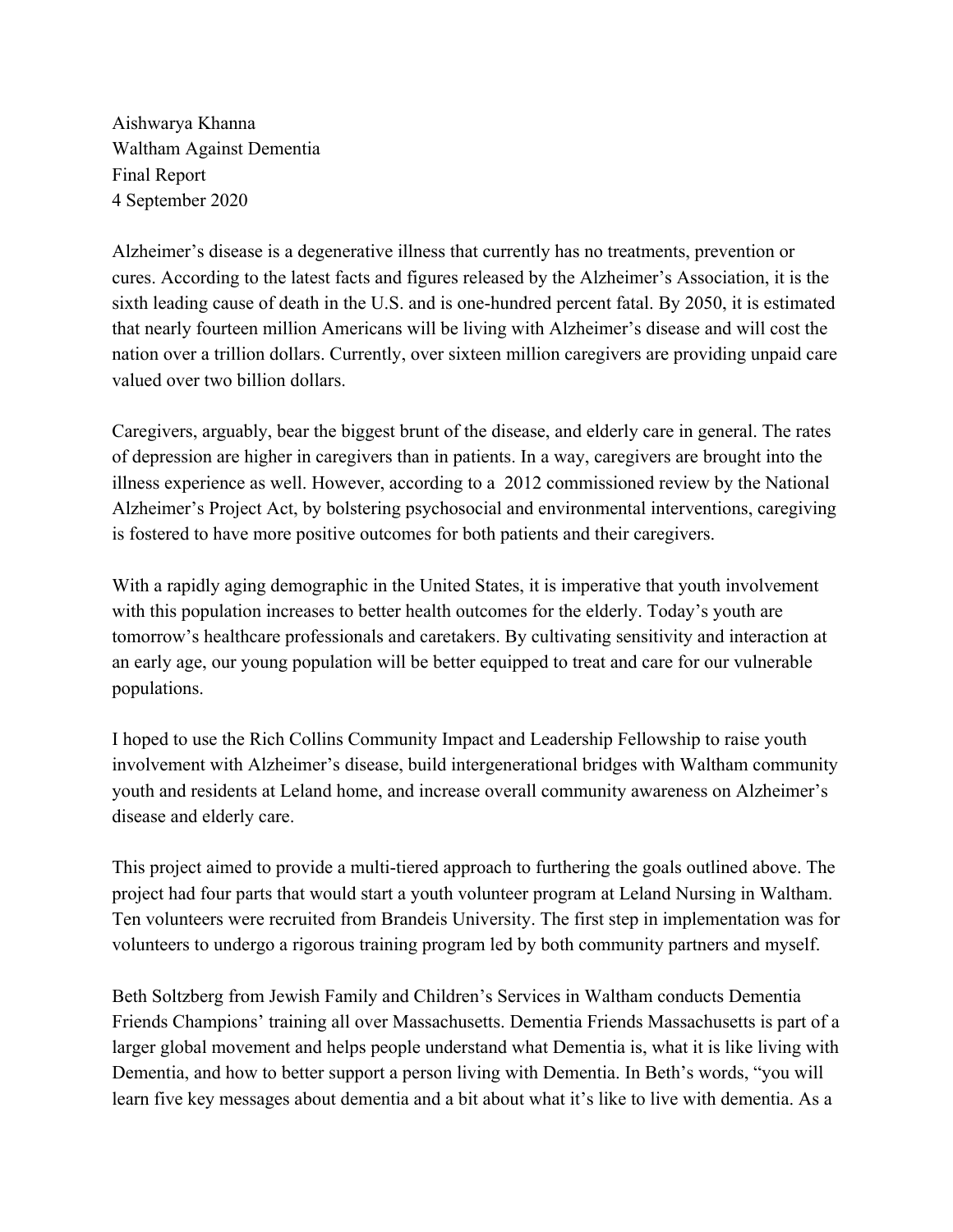Dementia Friend, you turn your new understanding of dementia into a practical action that can help someone with dementia living in your community. Your action can be as big or as small as you choose – because every action counts!". A large portion of the volunteer training was for volunteers themselves to become Dementia Friend Champions. The latter portion included an orientation to Leland Home led by activities coordinator, Candy Bouris, with an emphasis placed on the populations' specific needs, special cases, and ideas for how to best serve them.

A second part of implementation included a requirement to become a Dementia Friends Champion: to host an information session of your own. New champions are encouraged to host sessions in front of family members or even a friend or two. This requirement of the training serves as a ripple effect and will undoubtedly increase direct youth involvement with Dementia Friends and also increase overall community awareness on Alzheimer's or Dementia.

I strongly believe that Brandeis can personally benefit from this one session alone. Brandeis students can take the knowledge that they learn from this training and apply it to other opportunities on campus. There are multiple opportunities available that work with a Dementia or elderly population such as the Youth Movement Against Alzheimer's, Companions to Elders, volunteer opportunities at Memory Cafe, and the annual Walk to End Alzheimer's. Additionally, Brandeis is one of the top recipients of research grants from the Alzheimer's Association. Those interested in scientific or public health research can absolutely benefit from a Dementia Friends training.

After volunteers had undergone training, they were scheduled to begin volunteering twice a month at Leland beginning in March. The primary responsibilities of volunteers were to implement sustainable activities that will bolster the current activities at Leland and help relieve staff members. Activities funded by the fellowship included starting a community garden at Leland, art activities, and curating personal playlists for residents at Leland. This project outline had been developed following discussions with our community partners and also the practice recommendations outlined in *Alzheimer's Association Dementia Care Practice Recommendations.* Briefly, the recommendations outlined in this article call for a more person-centered approach to care-giving, identifying opportunities for meaningful engagement, creating and maintaining a supportive care environment for pts and caregivers and building culturally sensitive programs that are adaptable to diverse populations. These activities will directly engage the volunteers with residents which is extremely beneficial for both parties and accomplish care recommendations. After speaking with Candy Bouris, the current director of activities and volunteering, it is clear how beneficial this program would have been for Leland.

Just as volunteering was set to be in full swing, the COVID-19 pandemic began to hit. The university shut down all in-person volunteer activities and Leland Home closed itself to outside